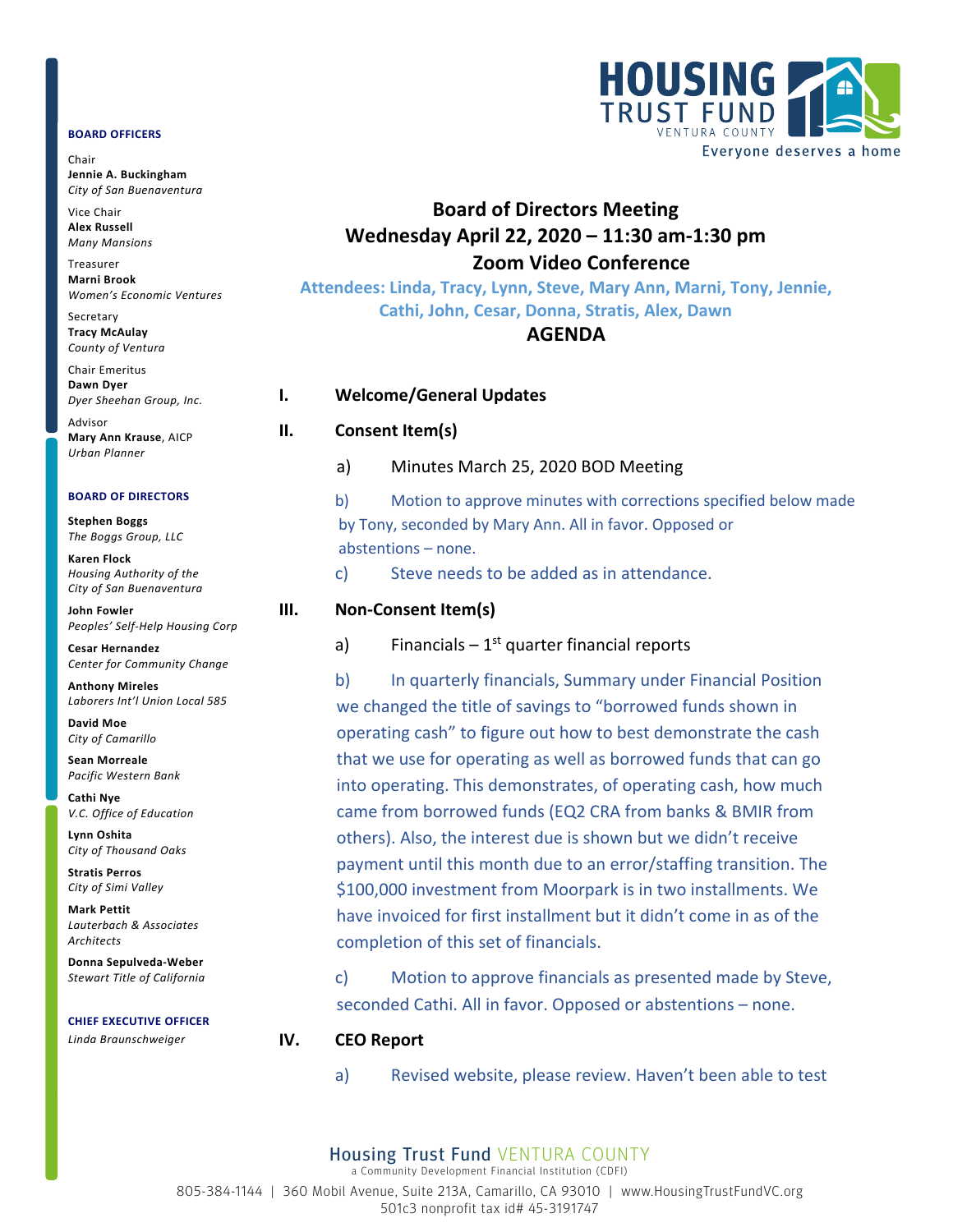

all of the links and glitches. The text is final with possibly a few small tweaks but be aware that errors are still being corrected.

- b) Pipeline Impact projects in construction are moving forward. Questions remain about how this crisis will impact future projects. Cost of materials is increasing, as is labor. Pipeline projects being re-evaluated. Linda had a recent conversation with Habitat for Humanity, and they may seek funding for Port Hueneme and/or the Tiny Home project in Oxnard. There is also the potential FW project in Somis. Mountain View will probably start construction near end of summer and pay off early. Investor appetite potentially diminishing. Full effects remain to be seen. Significant switch with CDLAC – new construction prioritized. VC projects are new construction and will be moving forward. Investor "pauses" with potentially no new deals in Q3 of this year but anticipate coming back in Q4.
- c) Loan Portfolio Update. HACSB paid off Ventura Ave project (El Portal). \$700,000 repaid, to be reflected in April financials. We provided an extension for the H4H Camarillo project through end of May. Of the two remaining outstanding projects, one expected to pay off in September/October (Mountain View).

# Potential New Products.

- a. Funding is being considered at the state level to be processed through Golden State Acq. Fund on to CA CDFIs to assist developers with operating challenges based upon COVID.
- b. Motel conversions potential to see this move forward, we have willing sellers at prices lower than we've seen in recent years. More to come.
- c. General Fundraising Impact. Concerns about the match. May 5 was supposed to be when regs would come out but we think it will be somewhat delayed. Messaging – we are here for the long haul, helping to increase housing. Push for legislative change for 25% match? Earliest this could go into effect would be next year.
- d. Staffing \* Staffing change at end of March. EC met regarding a staffing situation. Decision made to hire Light Gabler to assist in process of terminating employment of admin assistant. They assisted in preparing documents,